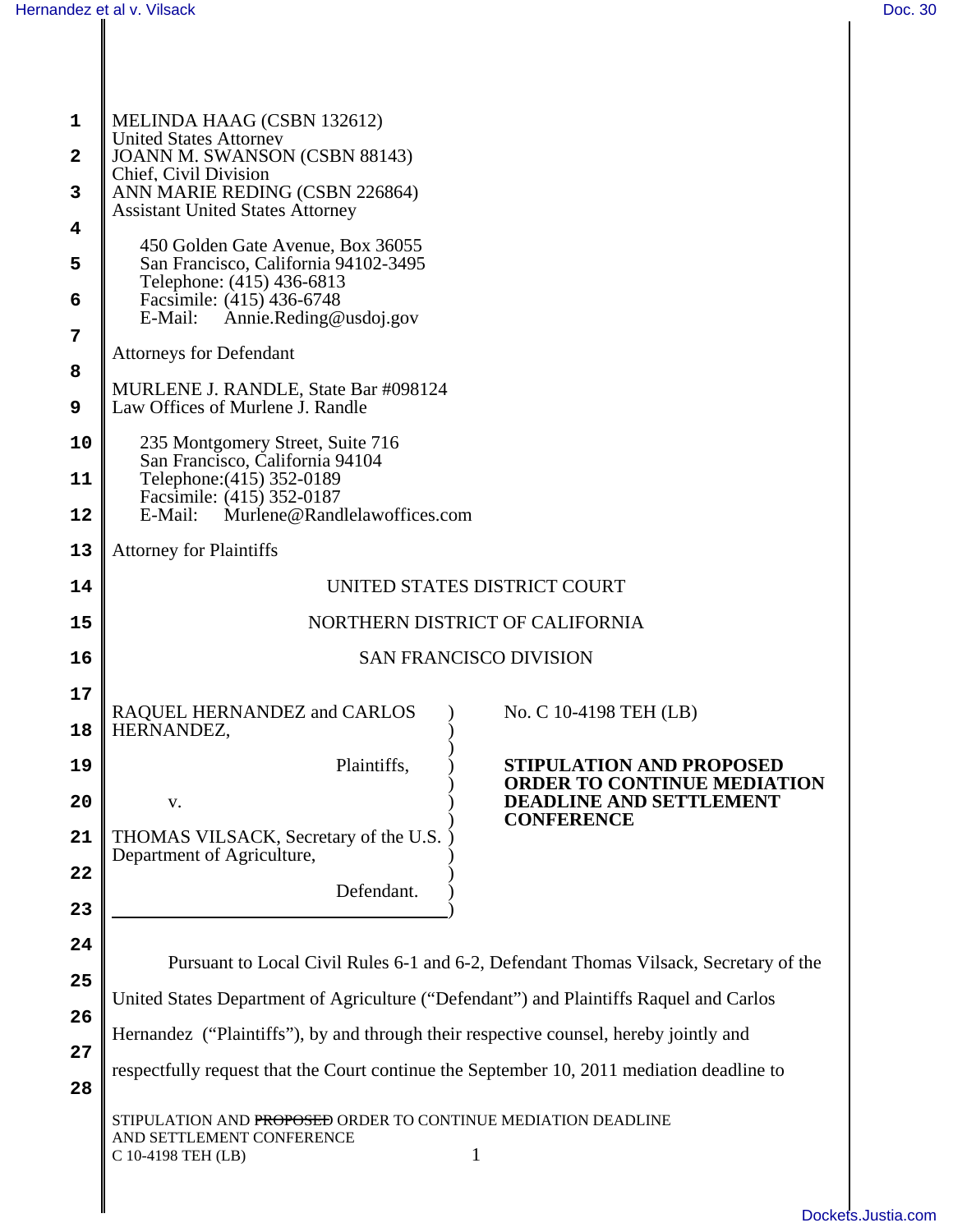**1 2 3 4 5** October 21, 2011 and continue the November 8, 2011 settlement conference with Magistrate Judge Laurel Beeler until June 19, 2012, which is closer to the September 25, 2012 trial in the above-captioned matter. In accordance with Local Civil Rule  $6-2(a)$ , this stipulation is supported by the Declarations of Ann Marie Reding and Murlene Randle and a proposed order, which are filed herewith. The parties stipulate as follows:

1. On September 16, 2011, Plaintiffs filed their Complaint for Damages, Declaratory & Equitable Relief. *See* Docket No. 1.

**8 9** 2. On February 23, 2011, the Court signed the parties' Stipulation and Order Selecting ADR and referred this case to mediation. *See* Docket No. 15.

**10 11 12 13 14** 3. On March 14, 2011, the Court entered an Order for Pretrial Preparation, setting this case for a jury trial on September 25, 2012 and referring this case to a magistrate judge for a mandatory settlement conference no later than 5 calendar days before trial. On the same day, the Court ordered the parties to complete mediation by September 10, 2011. *See* Docket Nos. 19 and 20, ¶ 8.

**15 16 17** 4. On March 17, 2011, the Court issued a Notice and Order re Settlement Conference, setting this matter for a settlement conference before Magistrate Judge Laurel Beeler on November 8, 2011 at 9:30 a.m. *See* Docket No. 21.

**18 19** 3. On March 29, 2011, the Court appointed Jody I. LeWitter as the mediator for this case and *See* Docket No. 24.

**20 21 22** 4. On May 13, 2011, the parties had a telephone conference with Ms. LeWitter and agreed to a mediation date of September 7, 2011. *See* Declarations of Ann Marie Reding ("Reding Decl."), ¶ 2; Declaration of Murlene Randle ("Randle Decl."), ¶ 5.

**23 24 25** 5. Due to the unavailability of the parties and of counsel, the parties will not be able to conduct necessary discovery prior to the September 10, 2011 mediation deadline. *See* Reding Decl., ¶¶ 3-6; Randle Decl., ¶¶ 6-12.

**26 27** 6. The parties, however, have agreed to a deposition schedule and a new mediation date of October 19, 2011. The parties have also confirmed that Ms. LeWitter is available to

**28**

**6**

**7**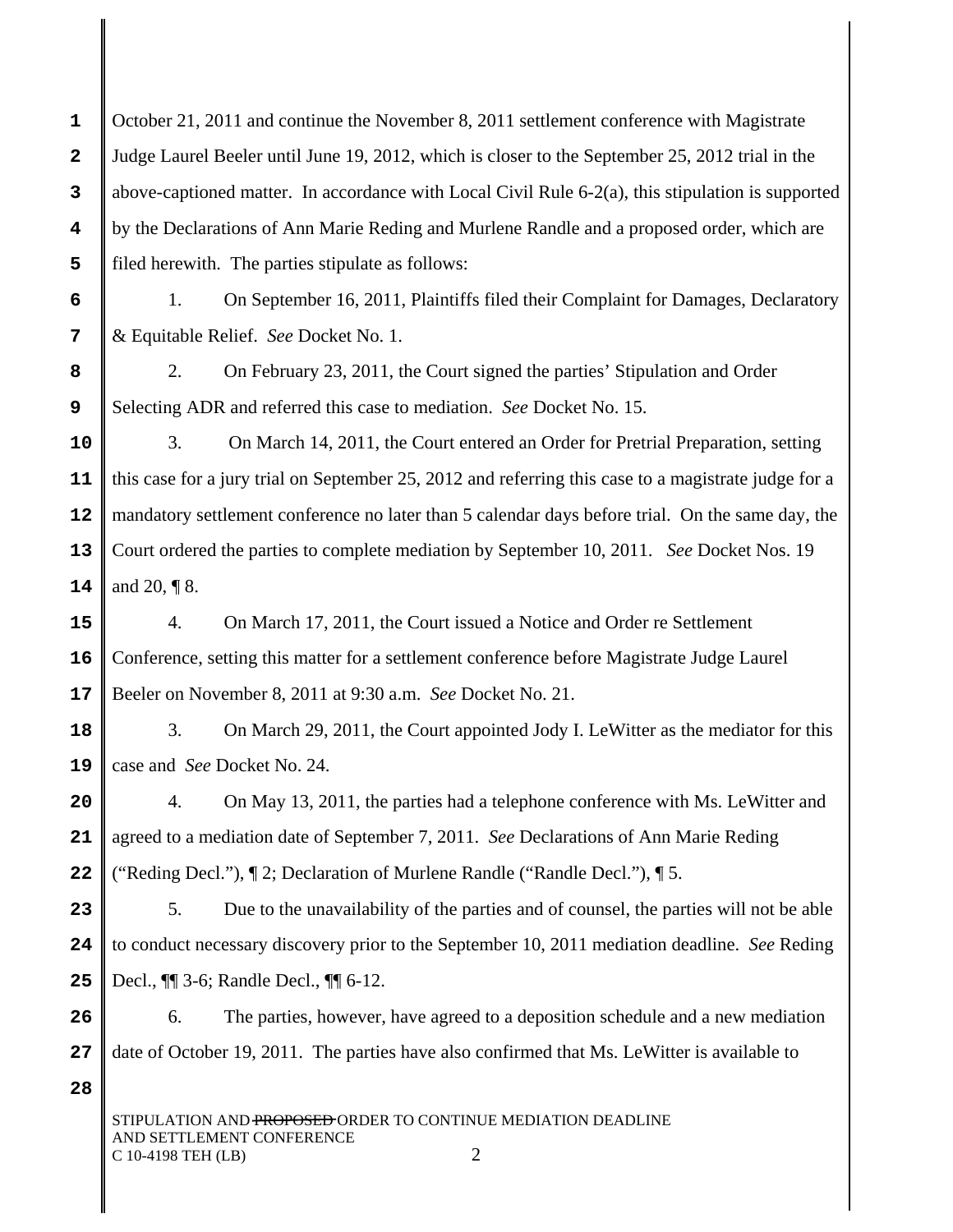**1** mediate this case on October 19, 2011. *See* Reding Decl., ¶¶ 7-8; Randle Decl., ¶ 12.

7. Based on the foregoing, the parties respectfully request that the Honorable District Court Judge Thelton Henderson continue the mediation deadline from September 10, 2011 to October 21, 2011 so that the parties will have time to conduct necessary discovery and will be able to prepare for a meaningful mediation session with Ms. LeWitter. *See* Reding Decl., ¶ 10; Randle Decl., ¶ 13.

**7 8 9 10 11 12** 8. The parties further jointly and respectfully request that the Honorable Magistrate Judge Laurel Beeler continue the mandatory settlement conference from November 8, 2011 until a June 19, 2012, which is closer to the September 25, 2012 trial in this matter. The parties believe that the mandatory settlement conference was scheduled for November 8, 2011 in error, as Judge Henderson had also ordered the parties to mediation, due to be completed very close in time to the settlement conference with Judge Beeler. *See* Reding Decl., ¶ 11; Randle Decl., ¶ 14.

**13 14 15 16** 9. Other than a stipulation between the parties to extend the time for Defendant to respond to Plaintiffs' Complaint, and an request at the initial case management conference to extend the mediation to September 10, 2011, no prior extensions of time have been requested or granted. *See* Reding Decl., ¶ 12; Randle Decl., ¶ 15

**18 19 20 21** /// /// ///

**17**

///

///

**2**

**3**

**4**

**5**

**6**

- **22 23** /// ///
- **24** ///
- **25** ///
- **26** ///

///

- **27**
- **28**

STIPULATION AND PROPOSED ORDER TO CONTINUE MEDIATION DEADLINE AND SETTLEMENT CONFERENCE C 10-4198 TEH (LB) 3